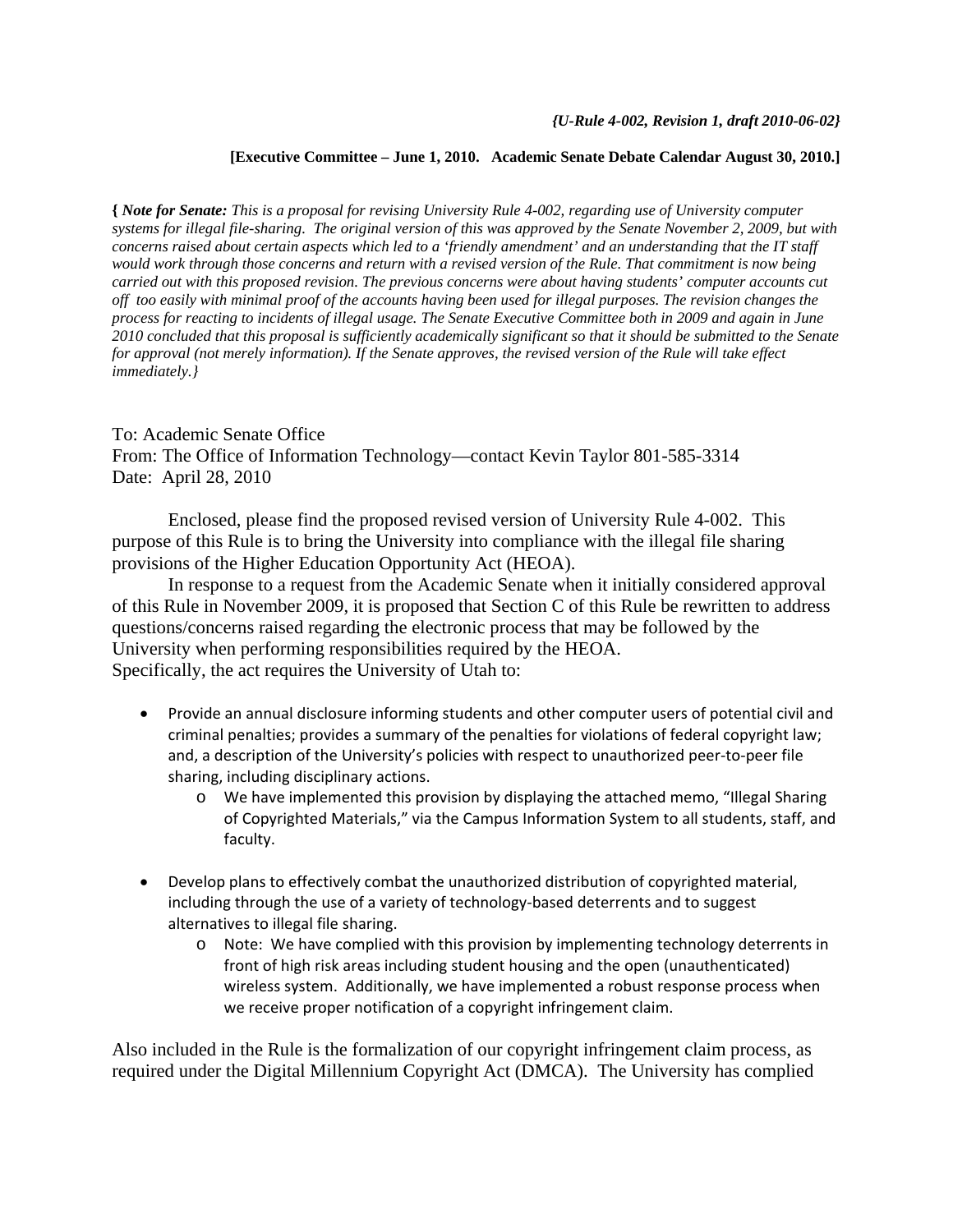with the provisions of the DMCA since it became law. Section III(C) formalizes the requirements as a University Rule.

This Rule applies to all University of Utah students, faculty, and staff members. Also included with this Rule is a sample memo that may be used to communicate with members of the campus community.

The proposed revised version of the Rule has been approved by Stephen Hess, Chief Information Officer. It was also reviewed and approved by the Campus Information Technology Council. The President's cabinet reviewed and approved the proposal as well.

For further information, please contact Kevin Taylor at 801-585-3314.